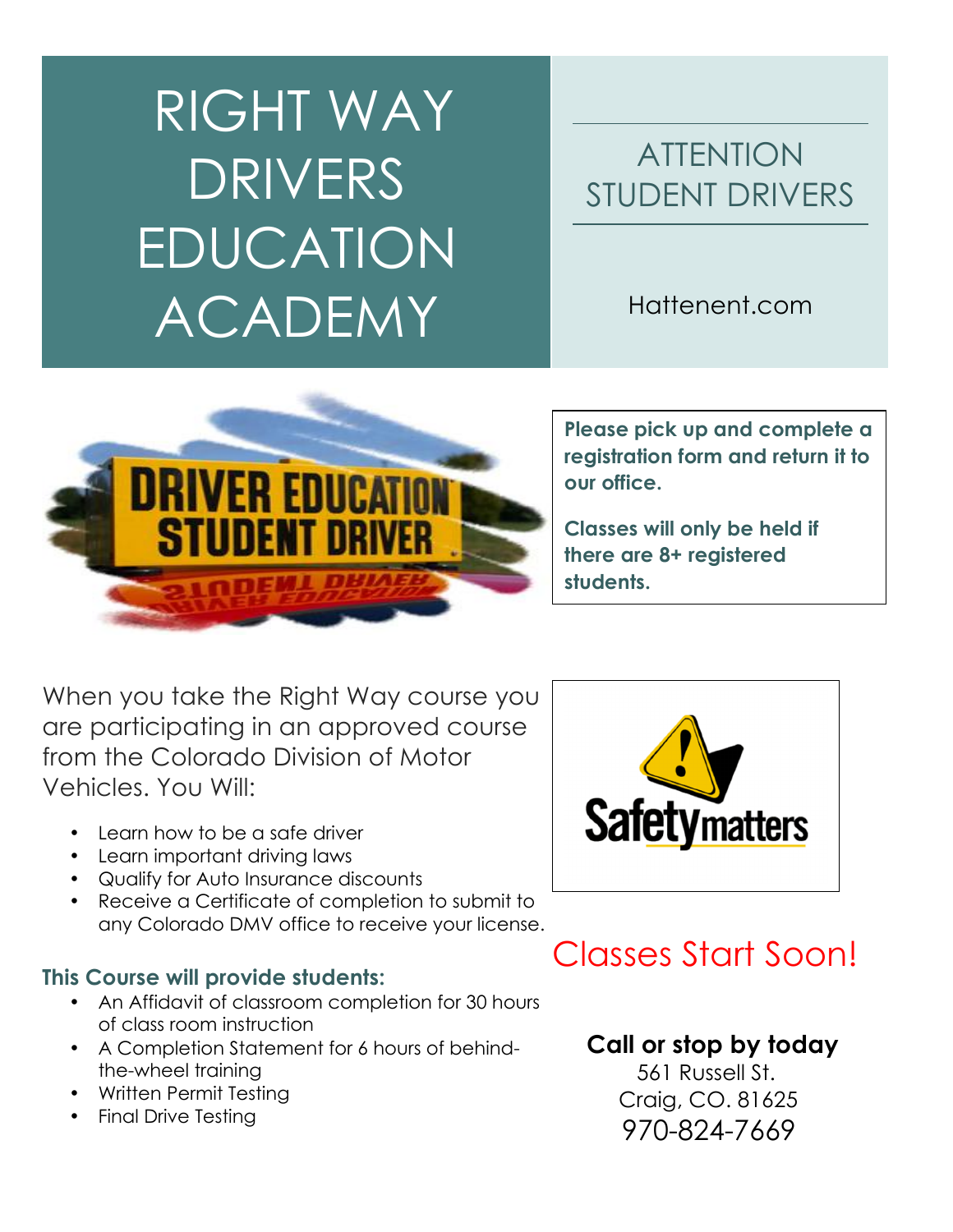**Age Requirements: Be Absolutely Certain that you understand the regulations!** A minor who is fifteen years of age or older, and has completed and passed a department approved driver education course within the last six months may apply for a minor's instruction permit. *It is required that you are at least 14 years 6 months old by the first day of the class.* **You MUST get your permit within 6 months of the class completion date.** 

**BEWARE:** Once the 6 month period from the class completion date is over, the Driver Education class will **NO** longer be accepted by the Colorado Division of Motor Vehicles to get your permit.

Class List: **Registration Deadline for each class is 5 Days Prior to Start**

Enrollment is first come, first serve and will not be accepted over the phone. Classes will run with 6 students or more. If there are not 6 students registered one week prior to the first day of class, students who are already registered will be automatically registered for the next available class. Please enclose check or money order for **\$180.00 for the 30-hr. class. \$345 for the six hrs. of driving only.** (will accept cash and credit card in person only), payable to: Right Way Drivers Education Academy. **There will be no refund of the fee once the class has started.** *The Registration Form, Agreement for Driver's Education, and payment must be received by 5p.m. at least 5 business days (excluding holidays) prior to the first day of class. See schedule for exact dates.* All classes are held at 561 Russell St

The package plan for Right Way Drivers Education

If you take the 30-hr. class with us for 180.00 your first written permit test is free.

If you did not the Written test is  $$25.00$ 

If you take the 30 Hr. class and the 6 hr. of Behind the Wheel training with us your first final drive test if free.

| If not, the Final Drive test is                                 | \$50.00 |
|-----------------------------------------------------------------|---------|
| We do have a vehicle that you can use for the Final Drive Test. | \$25.00 |